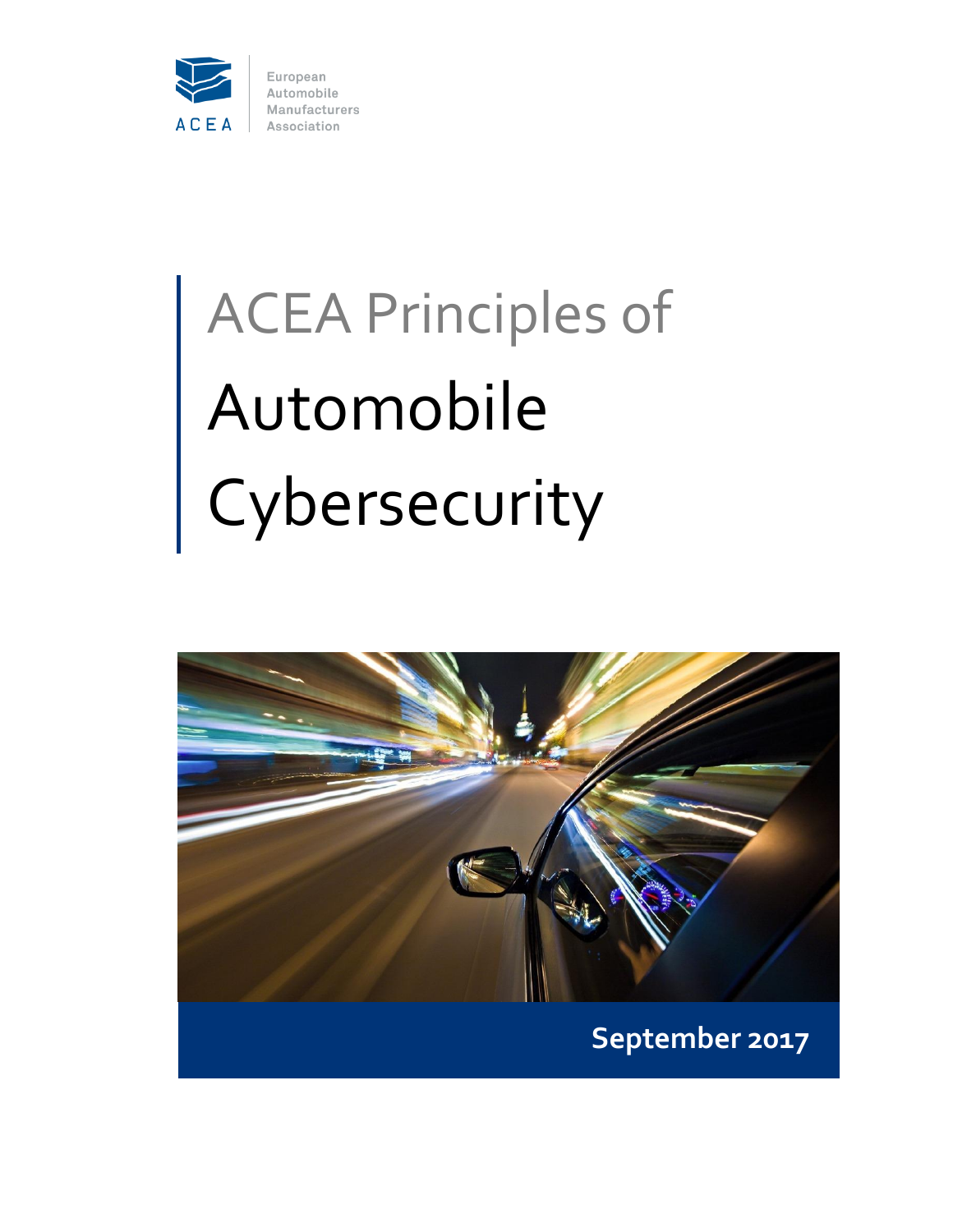

## **INTRODUCTION**

Today's vehicles are increasingly 'connected'; there is wireless data exchange with servers, infrastructure and other vehicles. Tomorrow's vehicles will be automated and autonomous, capable of sensing their environment and navigating through cities without human input. These advances will increase comfort and convenience for customers, improve products and services, and contribute towards achieving societal goals such as improving road safety, reducing fuel consumption, and facilitating traffic management and parking.

The digital world offers unprecedented opportunities. Nevertheless, opportunity comes with risks, and one of these is the threat of a direct cyberattack on vehicles or a whole vehicle fleet. Keeping cybersecurity risks for connected vehicles in check is therefore of crucial importance. The interfaces of connected vehicles present an opportunity for exploiting vulnerabilities if adequate cybersecurity mechanisms are not implemented and cybersecurity risks are not dealt with appropriately. Attackers may compromise the user's personal data, threaten the vehicle's systems or endanger passengers.

The European Automobile Manufacturers' Association (ACEA) and its members are committed to mitigating these risks. To do so, ACEA and its members have identified a set of six key principles to enhance the protection of connected and automated vehicles against cyber threats.

- 1. Cultivating a cybersecurity culture
- 2. Adopting a cybersecurity life cycle for vehicle development
- 3. Assessing security functions through testing phases: self-auditing & testing
- 4. Managing a security update policy

 $\overline{\phantom{a}}$ 

- 5. Providing incident response and recovery
- 6. Improving information sharing amongst industry actors

These principles take account of the recommendations<sup>1</sup> of the European Union Agency for Network and Information Security (ENISA), the quidelines<sup>2</sup> of the UNECE Informal Working group on Intelligent Transport Systems and Automated Driving (IWG ITS/AD), and the US Automotive

<sup>&</sup>lt;sup>1</sup> ENISA, 'Cyber Security and Resilience of Smart Cars – Good practices and recommendations', December 2016, available at [https://www.enisa.europa.eu/publications/cyber-security-and-resilience-of-smart](https://www.enisa.europa.eu/publications/cyber-security-and-resilience-of-smart-cars%20Groups.xlsx&action=default)[cars%20Groups.xlsx&action=default](https://www.enisa.europa.eu/publications/cyber-security-and-resilience-of-smart-cars%20Groups.xlsx&action=default)

<sup>2</sup> UNECE, ECE/TRANS/WP.29/2017/46, 23 December 2016, available at <http://www.unece.org/fileadmin/DAM/trans/doc/2017/wp29/ECE-TRANS-WP29-2017-046e.pdf>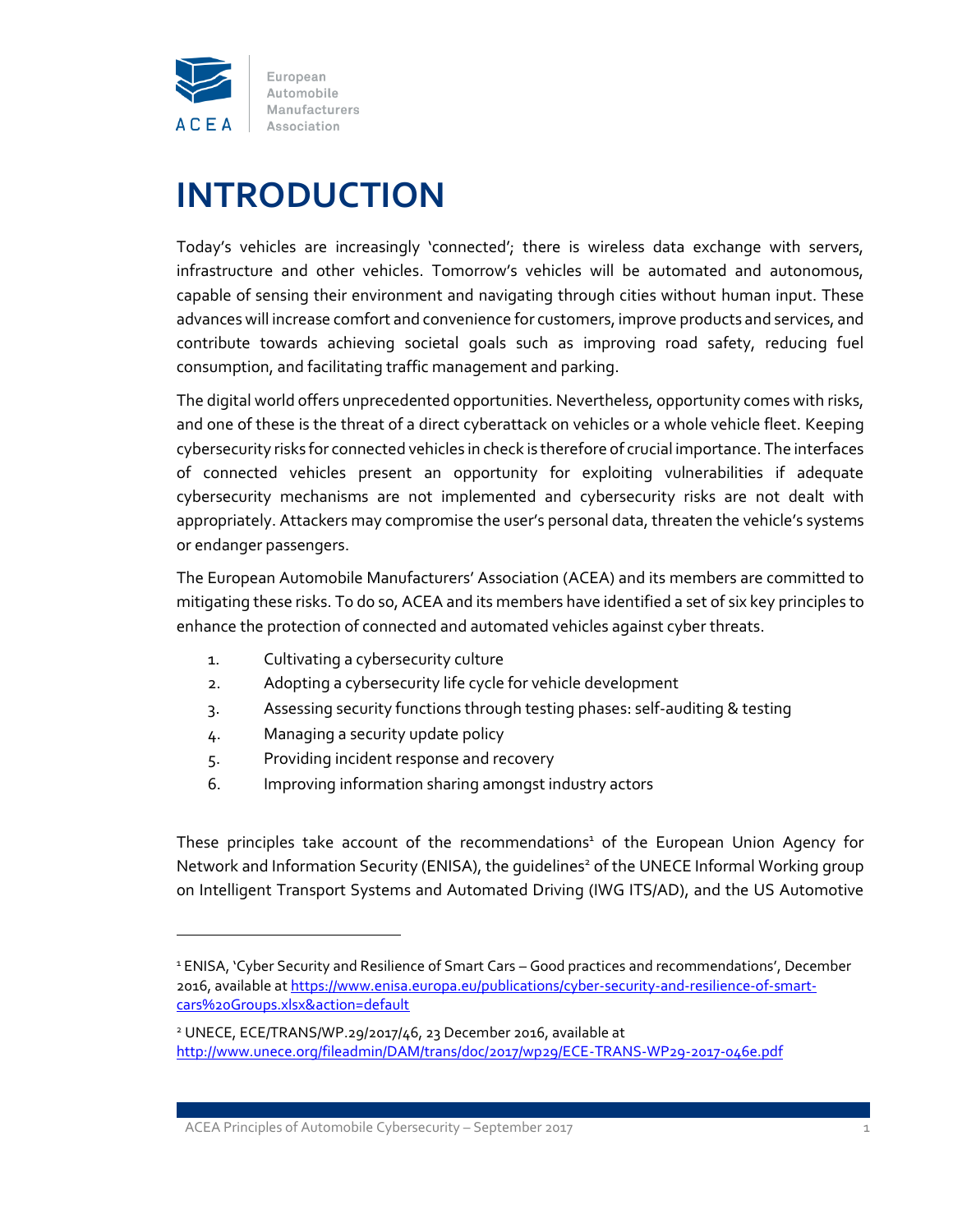

Information Sharing and Analysis Centre's (Auto-ISAC) best practices.<sup>3</sup> This proactive approach demonstrates the automobile industry's commitment to continue to ensure user safety.

Furthermore, ACEA members are currently involved in UN and German Institute for Standardisation (DIN) working groups drafting two documents of crucial importance:

- An international ISO/SAE standard on cybersecurity (ISO 21434);
- A recommendation which will be presented to the UNECE/WP.29 World Forum for Harmonisation of Vehicle Regulations.<sup>4</sup>

#### **Scope**

 $\overline{a}$ 

This document provides essential principles on automobile cybersecurity. The purpose of these principles is to provide an overview of the work accomplished by ACEA members in the field of automobile cybersecurity. They provide a statement as to how ACEA members have enhanced the cybersecurity of their products within their organisations.

These principles focus specifically on product cybersecurity within the connected vehicle's ecosystem and throughout the vehicle's life cycle.

This document is not legally binding; members retain full autonomy and ability to implement all or part of these principles. Vehicle manufacturers have designed cybersecurity policies which are best adapted to the vehicles they produce and have adopted practices best attuned to their respective risk landscape and business models. The full scope and extent of these policies may therefore vary from one manufacturer to another.

<sup>3</sup> Auto-ISAC, 'Automotive Cyber Security Best Practices', July 2016, available at <https://www.automotiveisac.com/best-practices/>

<sup>4</sup> Based on these outputs, WP.29 will decide whether it is considered sufficient for ensuring cybersecurity or if further steps are needed.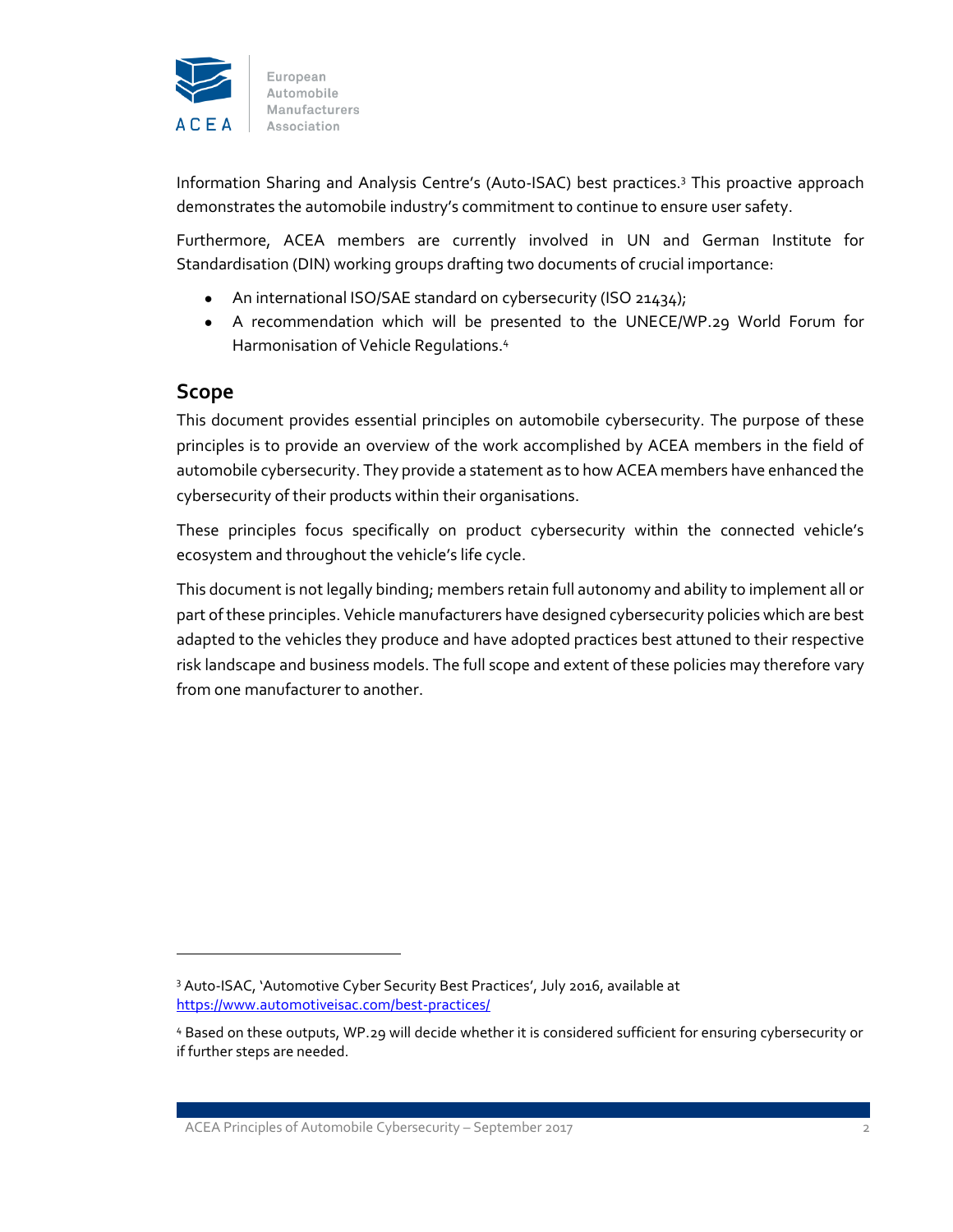

# 1. **CULTIVATING A CYBERSECURITY CULTURE**

Traffic safety has always been at the forefront of the automobile industry's priorities. Despite rising traffic volumes, road casualties have been halved between 2001 and 2014. This sharp reduction, which is due in no small part to the implementation of passive and active vehicle safety technologies, represents a major success for the automobile industry and for traffic policies. Today, there are many connected vehicles already in the wild, and vehicle manufacturers make use of this additional connectivity and information sharing to increase vehicle and traffic safety.

Nevertheless, this new connectivity may introduce new risks for vehicle cybersecurity. It thus requires the number of relevant interfaces within a vehicle to be reduced, and that those needed for the purpose of connectivity are protected with very high cybersecurity measures. Highly aware of this fact, the automobile industry has therefore taken the lead in designing and producing safe and secure connected and automated vehicles, by following well-established safety and security principles.

## CYBERSECURITY TEAMS AND PROCESSES

Vehicle manufacturers recognise that addressing cybersecurity issues requires a very accurate skill set when dealing with risk management, secure design, training and awareness, and penetration testing. Appropriate processes have therefore been set-up.

These in-house resources may, when needed, be supported by trusted outsourced security specialists when specific tasks and missions require additional skills.

## TRAINING AND AWARENESS PROGRAMMES

While the adoption of a cybersecurity team will ensure specialisation and expertise, it has been necessary for this cybersecurity culture to permeate the entire organisation to strengthen the overall awareness of the company's staff.

The training and awareness programmes which have been, or are currently being, implemented help cultivate a culture of cybersecurity within the company and enforce responsibilities for security by design developments. Training programmes are customised for distinct roles and assignments, and for all members of different teams. They are tailored to the employees' role and focus on IT,

ACEA Principles of Automobile Cybersecurity – September 2017 3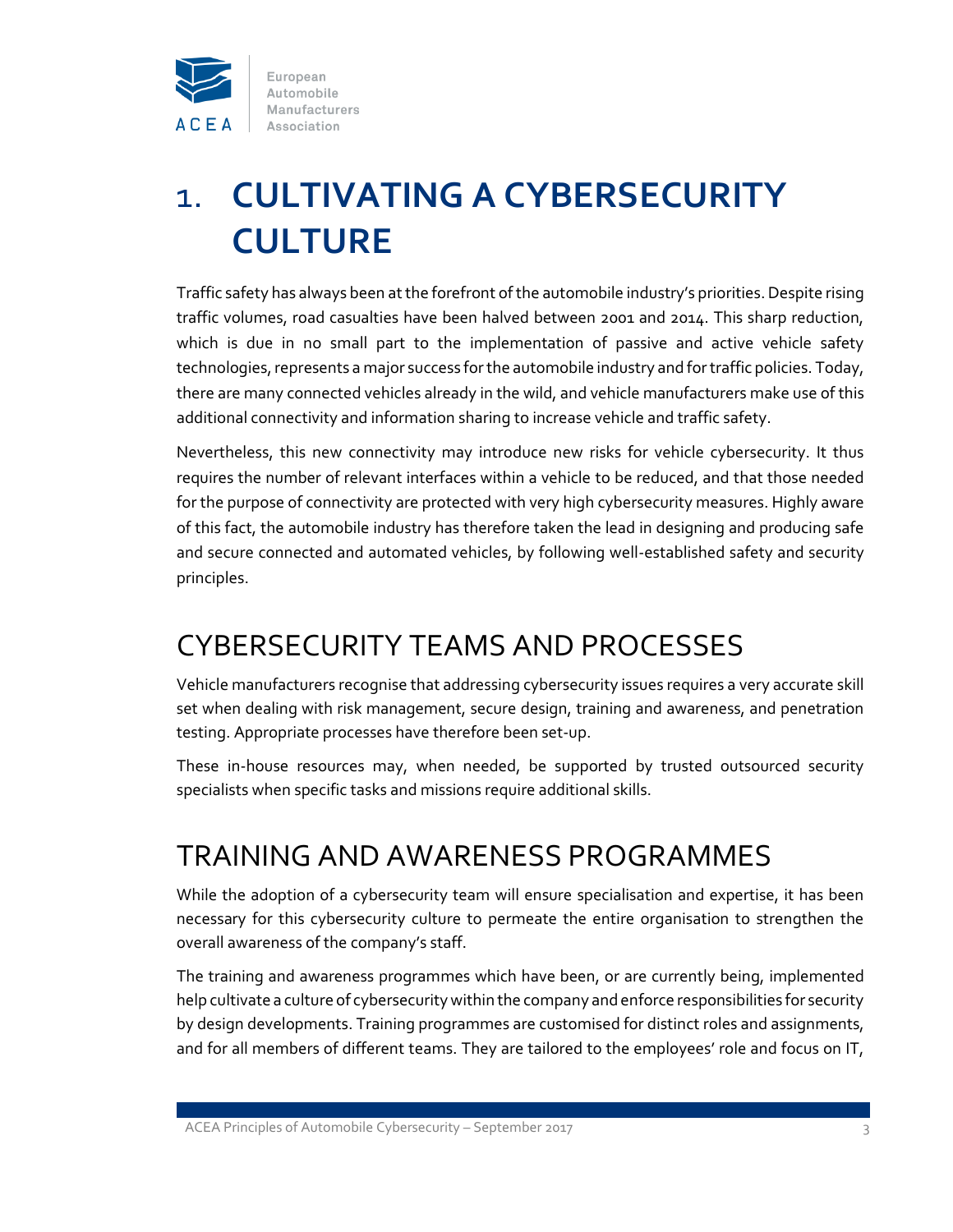

mobile and vehicle-specific cybersecurity awareness.

It is important to ensure that key employees acquire a very high awareness of, and constant vigilance towards, cybersecurity concerns – they should closely follow guidelines for the design of systems protected from cyberattacks.

# **2. ADOPTING A CYBERSECURITY LIFE CYCLE FOR VEHICLE DEVELOPMENT**

ACEA believes that addressing critical cybersecurity issues is crucial and should be a fully integrated part of the vehicle development process. Vehicle manufacturers therefore design their vehicles to be protected against all credible and reasonably foreseeable threats that might occur over a reasonable timespan.<sup>5</sup>

## FOLLOW A SPECIFIC ROADMAP FOR CYBERSECURITY CONTENTS INTRODUCTION

To reduce cyber threats to vehicle electrical-electronic (E/E) architecture, manufacturers consider:

- Relevant electronic control units (ECUs) with specific hardware (HW) and software (SW) for cybersecurity;
- All subnetworks with enough bandwidth to implement authentication methods and (if required) also cryptography.

In order to make those changes, it has been necessary for vehicle manufacturers to define a dedicated roadmap for contents introduction, through specific steps.

As cyberattacks are typically multi-stage, defence against them should be layered as well, making each stage of such an attack difficult to achieve. For this reason, it is necessary to implement a multilayer defence, as illustrated in the figure on the next page.

ACEA Principles of Automobile Cybersecurity – September 2017 4

 $\overline{a}$ 

<sup>5</sup> ISO and SAE are working together in a joint working group with the aim to produce a standard for cybersecurity by 2020 called ISO 21434 'Road Vehicles - Cybersecurity Engineering'.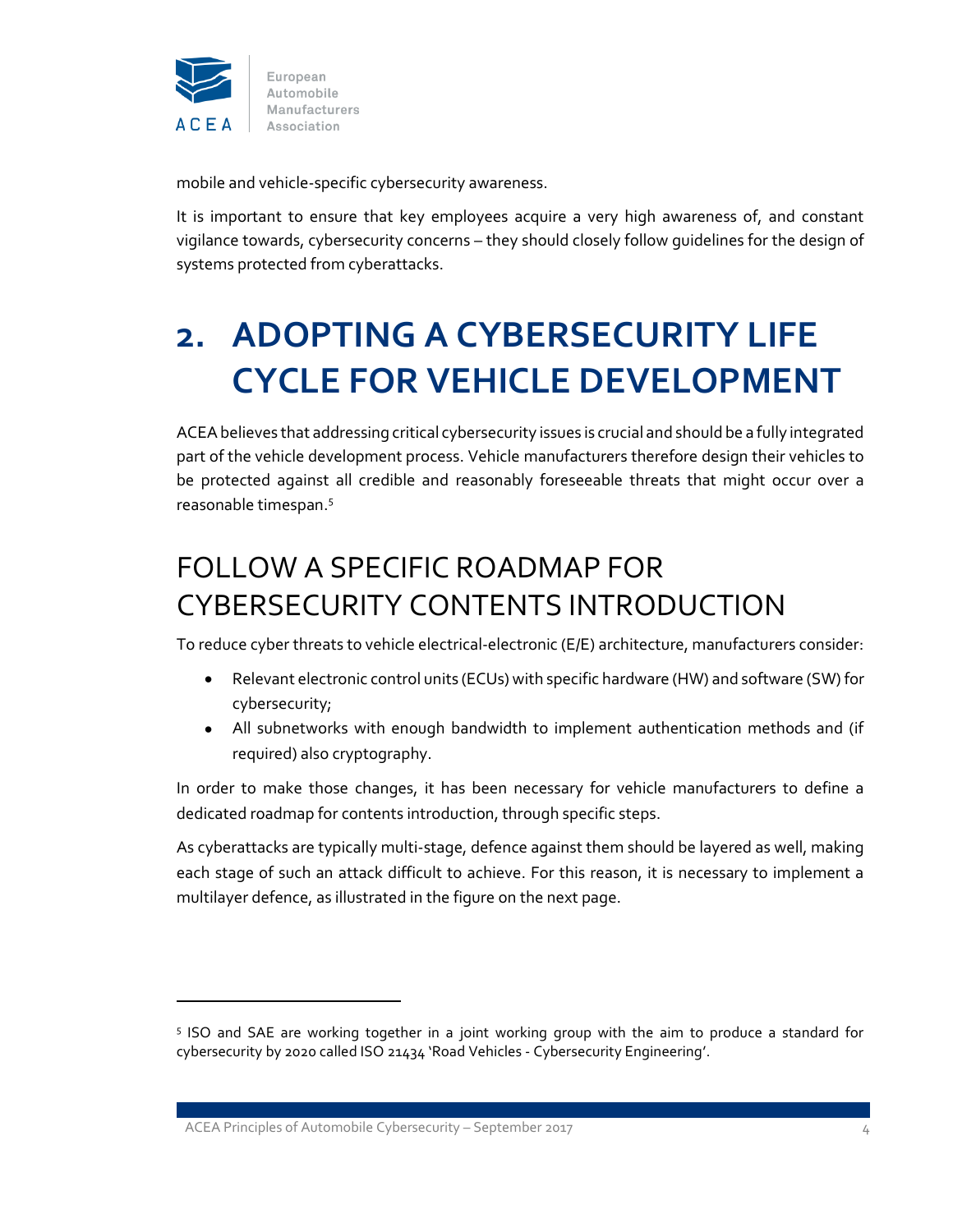



## **1. Secure ECUs**

• Access to information to critical ECUs must be secured

#### **2. Secure network communication**

- HW and SW specific for cybersecurity allow to implement authenticity and privacy systems on communication networks
- Ensure data integrity, authenticity and privacy
- Intrusion detection system
- Vehicle recovery strategies

#### **3. Secure E/E architecture**

- Isolation/partitioning of the systems with external access
- From 'secure gateway' based to 'domain controller' based architecture
- Restrict access to authorised parties for OBD connector

#### **4. Secure extended vehicle**

- Secure internet and back-end communication
- Secure remote fleet management systems (FMS) and remote diagnostics
- Secure over-the-air software updates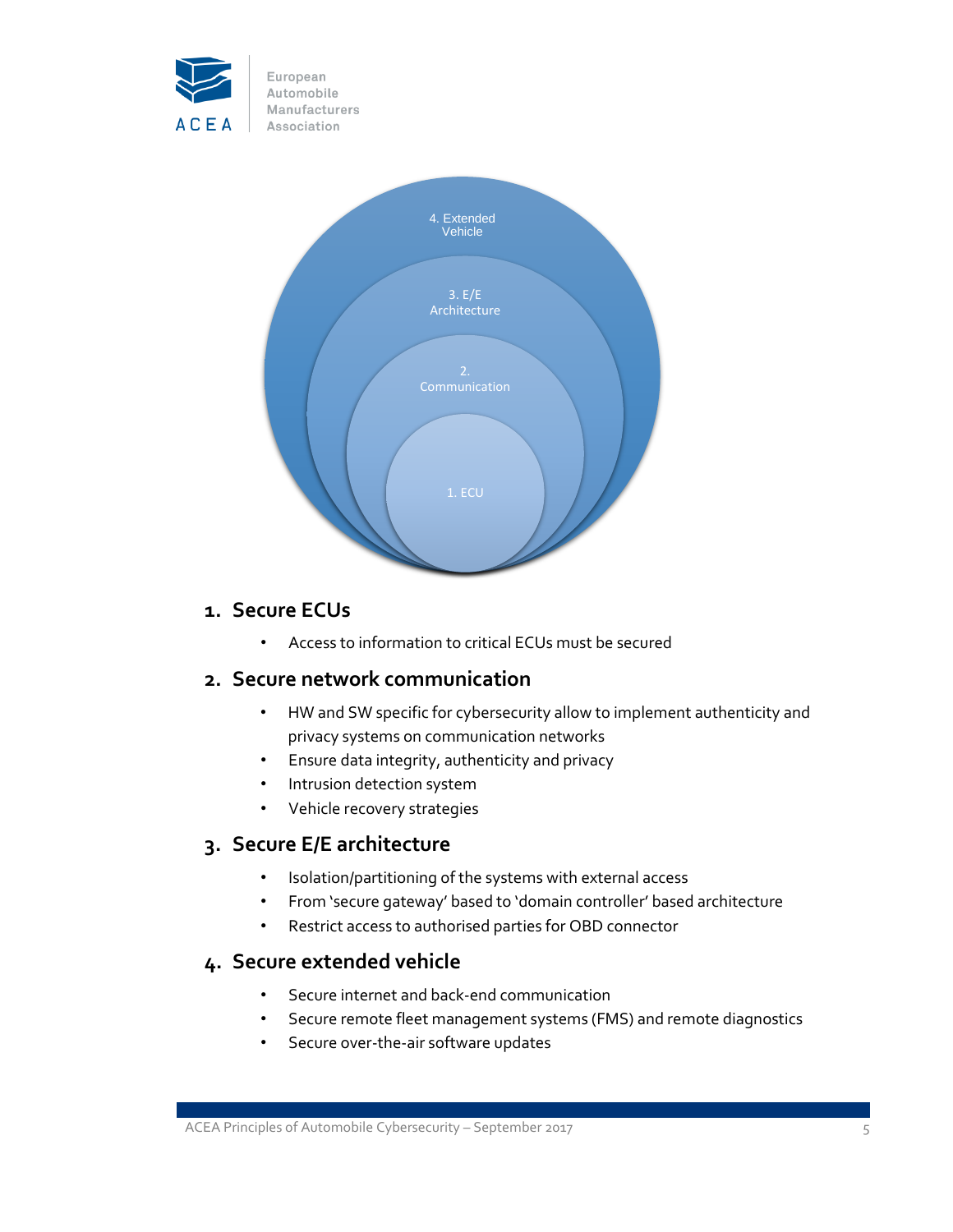

## PROVIDE SECURITY BY DESIGN

ACEA believes that the security of a vehicle should be considered from its very conception, including its feature definition, and during the design phases. Addressing security issues here ensures that security systems and components are fully integrated into the vehicle and limits the risk of vulnerabilities appearing at a later stage. This avoids unnecessary workarounds or refactoring costs and further avoids leaving vulnerabilities within the vehicle unfixed due to practical or financial constraints.

Cybersecurity must be built into the design rather than added on at the end of the development phase. Building cybersecurity into the design therefore requires an appropriate life-cycle process, from the concept phase through production, operation, and service. Design should also take into account the main principles of cybersecurity. This includes layering cybersecurity defences to achieve in depth defence, and adopting the principle of least privilege<sup>6</sup>.

## DEDICATED INFORMATION SECURITY MANAGEMENT SYSTEM

To protect vehicles on the road against cyber threats, a strong IT security foundation is also required within the company. If vehicles or components have security keys injected during production, the risk of leaking these keys may be more important on the company site than for the vehicles themselves. For this reason, an effective Information Security Management System (ISMS) is needed. In this regard, the ISO/IEC  $27001^7$  describes such an ISMS and references standards often used for this purpose.

## SECURITY FUNCTIONS OVERVIEW

ACEA members have been working on the assessment of vehicle security functions' effectiveness and their proper implementation for years. The following categories of security functions present

 $\overline{a}$ 

<sup>&</sup>lt;sup>6</sup> The principle of least privilege (or PoLP) is a concept in computer security which promotes minimal user profile privileges on computers, based on users' job necessities – recommending that employees be given the lowest level of user rights possible which still permits do their job. It can also be applied to processes on the computer; each system component or process should have the least authority necessary to perform its duties.

<sup>&</sup>lt;sup>7</sup> ISO/IEC 27001: <u>https://www.iso.org/obp/ui/#iso:std:iso-iec:27001:ed-2:v1:en</u>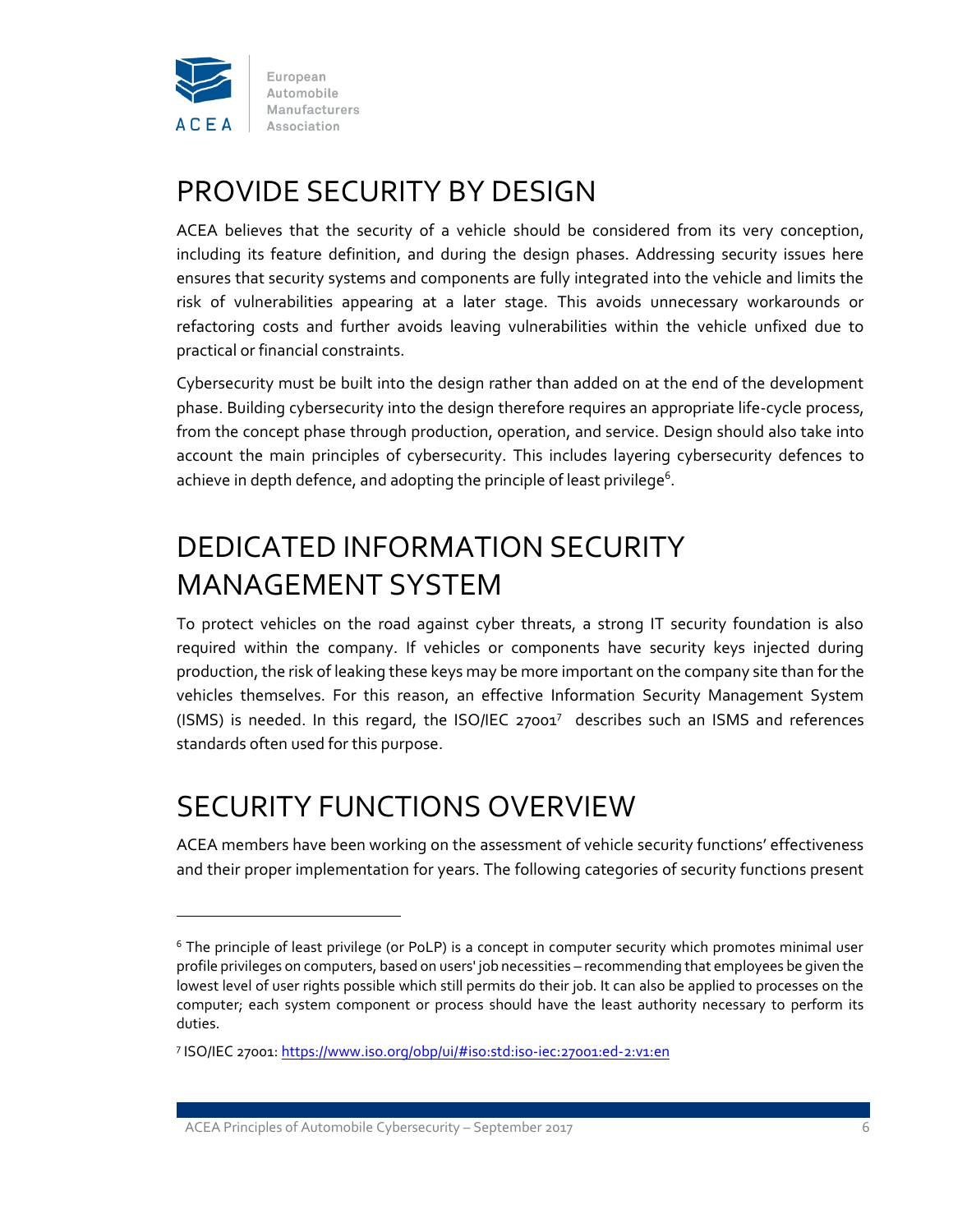

an overview of security functions which have been implemented:

## **Security logs**

Security events should be logged when required. Access to the security logs are documented and protected from disclosure to unauthorised users. Furthermore, when required, security logs should be sent off-board, through a secure channel, for safe storage.

#### **Communication protection**

Protection of the confidentiality, integrity and authenticity of communications to and from the vehicle should be provided using standard protocols that have demonstrated adequate security resilience. In addition, networked communication inside the vehicle's architecture, where required, will ensure data integrity and Authenticity.

### **Control keys and access**

Confidentiality, integrity and authenticity should be ensured. State-of-the-art standards in cybersecurity, recommended by security experts, have been implemented by automobile manufacturers. Proprietary cryptographic systems should thus be avoided.

Appropriate management measures for cryptographic keys are essential. Cryptographic keys are securely generated, distributed, used, stored and deleted, in order to avoid introducing vulnerabilities. Keys are managed securely, and the use of a trusted infrastructure is encouraged $^8$ . Cryptographic keys should also have an appropriate length for their use case. Any key or password which can provide an unauthorised, elevated level of access to vehicle computing platforms is protected from disclosure.

#### **User data protection**

The integrity, confidentiality and authenticity of the user's data must also be ensured. Confidentiality protection requirements must be defined with regards to privacy issues. Techniques to anonymise and pseudo-anonymised personal data are adopted when necessary.

Applicable data privacy rules will depend on the laws and standards to which a given automobile manufacturer is subject. Nevertheless, ACEA and its members have published principles of data protection which serve as a general baseline to ensure appropriate data protection.<sup>9</sup>

 $\overline{a}$ 

<sup>8</sup> Public Key Infrastructure

<sup>&</sup>lt;sup>9</sup> ACEA Principles of Data Protection in Relation to Connected Vehicles and Services, September 2015, available a[t http://www.acea.be/uploads/publications/ACEA\\_Principles\\_of\\_Data\\_Protection.pdf](http://www.acea.be/uploads/publications/ACEA_Principles_of_Data_Protection.pdf)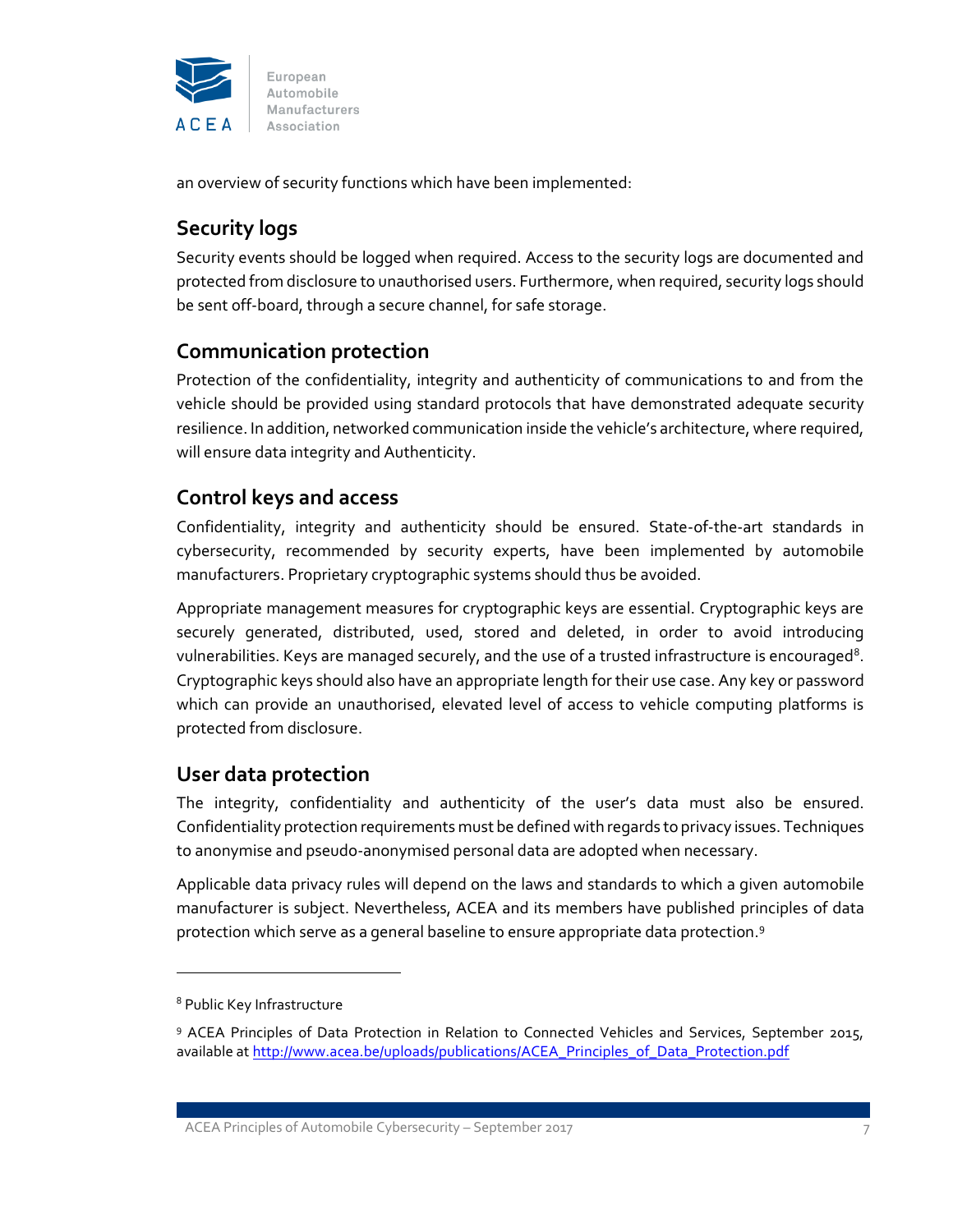

## **Identification, authentication, authorisation**

Strong authentication methods must be used where adequate, as well as access control mechanisms. Passwords are managed accordingly.

# **3. ASSESSING SECURITY FUNCTIONS WITH TESTING PHASES**

In addition to implementing cybersecurity procedures and features, vehicle manufacturers have adopted an extensive cybersecurity testing phase, using penetration testing for critical systems. Testing should be performed by qualified testers who have not been part of the development phase. Penetration testing can be employed for high-risk parts:

- Automated security tests are used to exclude well-known vulnerabilities;
- Functional security testing is used to assess security functions.

Testers assess a vehicle's hardware and software, and evaluate product integrity and security. They perform software-level vulnerability testing, including software unit and integration testing, and also test and validate security systems at the vehicle level.

# **4. MANAGING A SECURITY UPDATE POLICY**

As cyber threats evolve, so must the methods by which they are tackled and countered by a vehicle's cyber security system. These systems will therefore be updated when needed.

Nevertheless, attention should be called to the fact that a security update policy for a connected and automated vehicle will likely differ greatly from that of other connected devices, as it must be applied with several specifics in mind.

A connected vehicle includes diverse types of components for which the update policies may vary, such as applications, secure elements and ECUs. These elements may not all be updated in the same way. Crucially, some of these updates will need to take place while the vehicle is not driving to avoid any operational disruption. In any case, while secure over-the-air updates seem theoretically possible for many components, the need for physical updates might still be present in the years to come in a number of cases.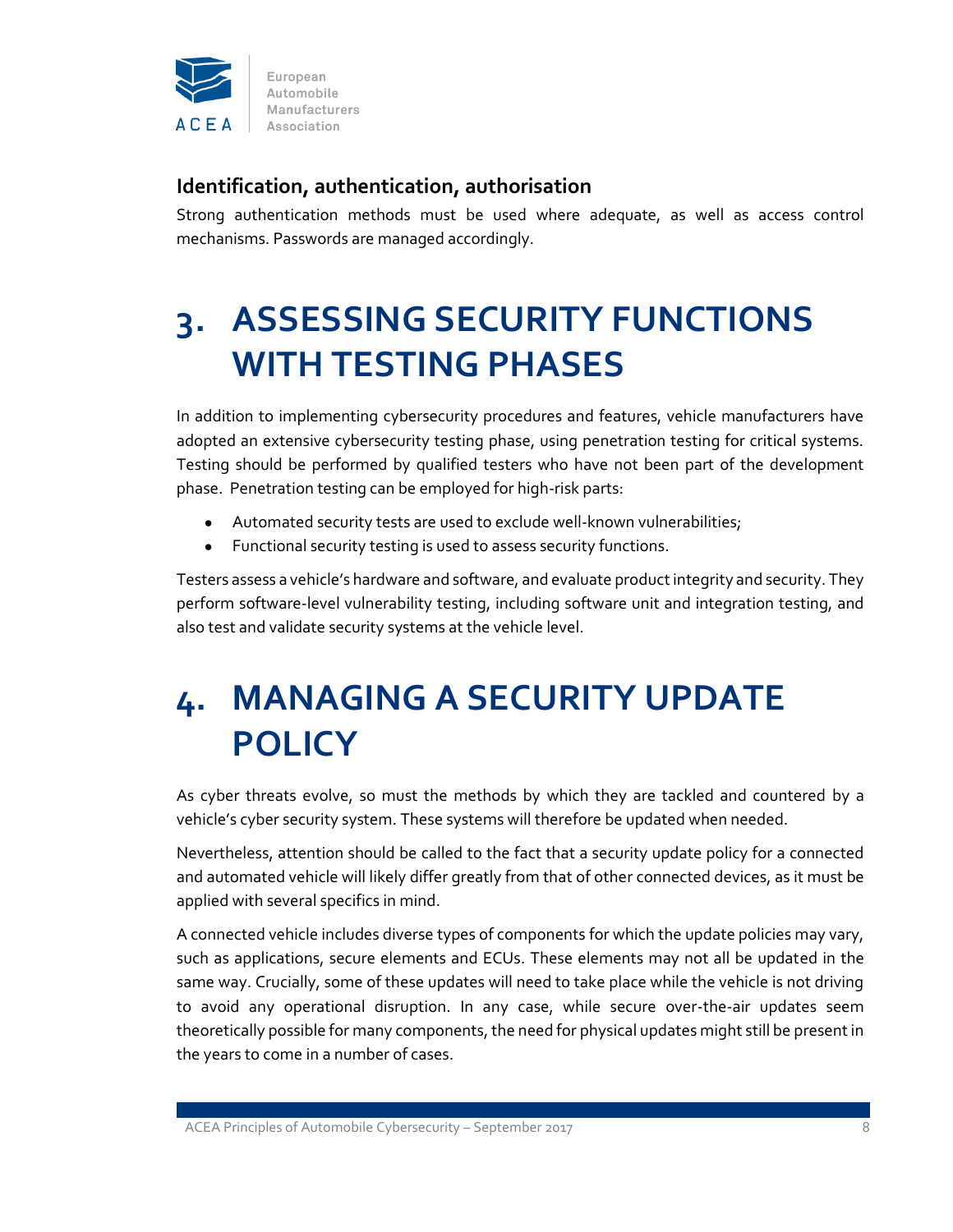

Keenly aware of these specificities, and of the exigencies of connected and automated driving, vehicle manufacturers have designed security update policies which are best adapted to the models they produce. These will therefore vary from one manufacturer to another.

These differences notwithstanding, some general requirements apply to the security update policy of connected and automated vehicles:

- The end-user should be informed if the support for a vehicle or a vehicle component and/or the support for security fixes comes to an end.
- If a fix is not available, a workaround may be applied where possible.
- When over-the-air updates are not available, a plan for legacy, physical critical security updates should be considered.

# **5. PROVIDING INCIDENT RESPONSE AND RECOVERY**

It is necessary to ensure that the appropriate response to an incident can take place to allow recovery in case an incident has taken place.

Incident response plans are set up. They document processes to form a response to cybersecurity incidents affecting the vehicle. These plans document the incident response, from its identification and, where applicable, its containment through remediation and recovery. Incident response teams are also set-up and trained to coordinate a company-wide response to a vehicle cyberattack.

When responding to an incident, the response teams will strive to:

- Perform a root cause analysis;
- Identify where the incident originated;
- Determine the risk of a wider impact on other vehicles from the same manufacturer;
- Contain the incident to eliminate or reduce its severity;
- Elaborate an appropriate method to remediate the consequences of the incident;
- Where possible, restore standard vehicle functionality.

The incident response and recovery system strive to be adaptive, building on experience to improve incident response over time.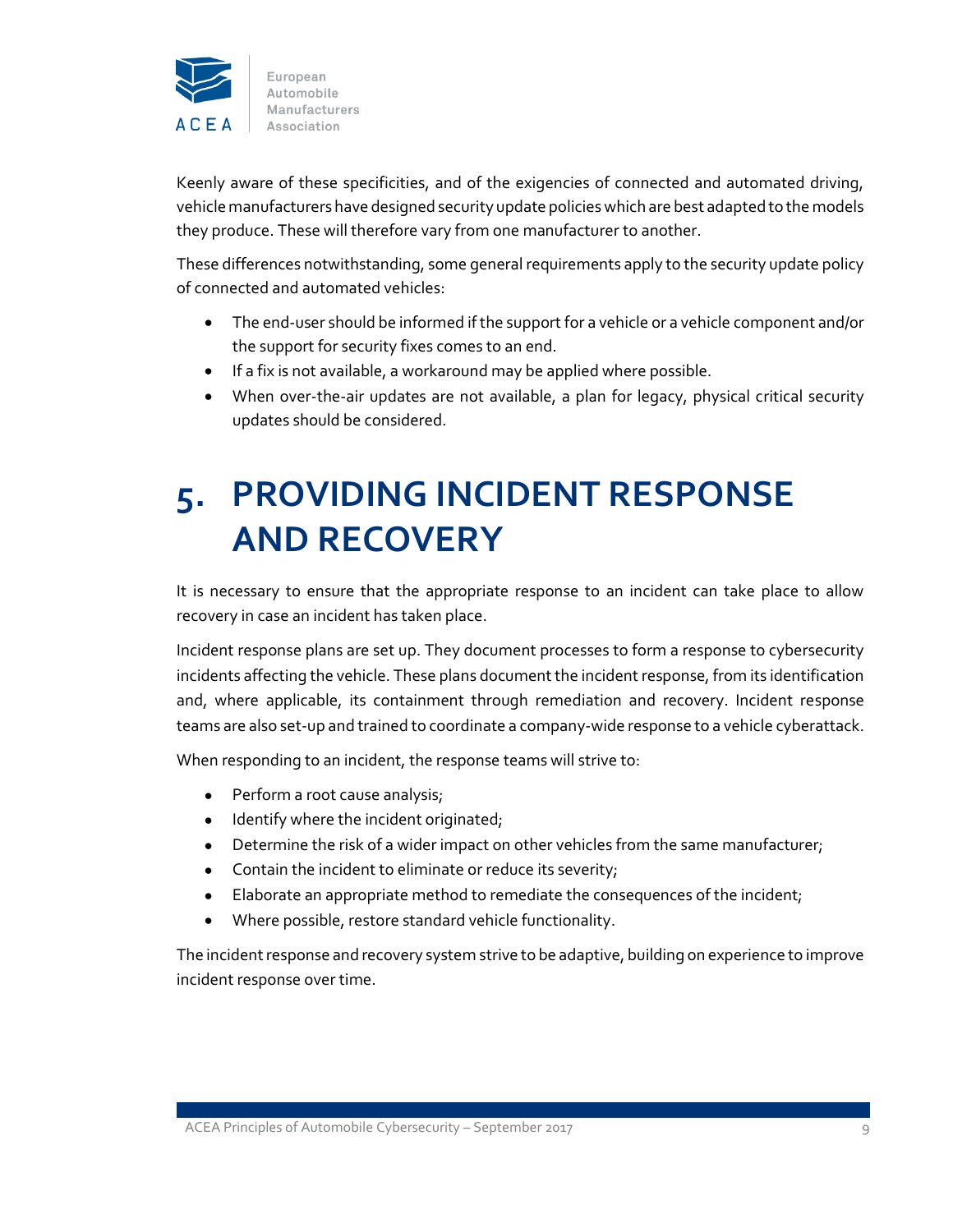

# **6. IMPROVING INFORMATION SHARING AMONGST INDUSTRY ACTORS**

Effective defence against cyberattacks requires a high level of collaboration among multiple industry operators, information sharing is essential for many reasons. It can help industry actors to:

- Build trust between stakeholders (vehicle manufacturer, component manufacturers, aftermarket operators, etc);
- Collaborate and contribute to making industry-wide standards;
- Improve integration through commonly accepted practices;
- Collaborate with industry actors to find countermeasures and challenge the relevance of their security mechanisms;
- Provide a mechanism to challenge and develop security teams' skills;
- Support the detection and mediation of security issues.

Therefore, vehicle manufacturers are committed to engaging with public authorities as well as other stakeholders, from every sector of the industry. Equally, they are ready to engage with third parties to share and discuss new cybersecurity threats in order to help the whole community find countermeasures.

# **CONCLUSION**

Cybersecurity is of paramount importance to ACEA and its members. These principles reflect the time and resources vehicle manufacturers have spent devising mechanisms, technology and an organisation devoted to providing the highest possible level of cybersecurity for their vehicles. Vehicle manufacturers constantly fund research and development as well as continually working on standardisation and state-of-the-art security measures to improve automobile cybersecurity.